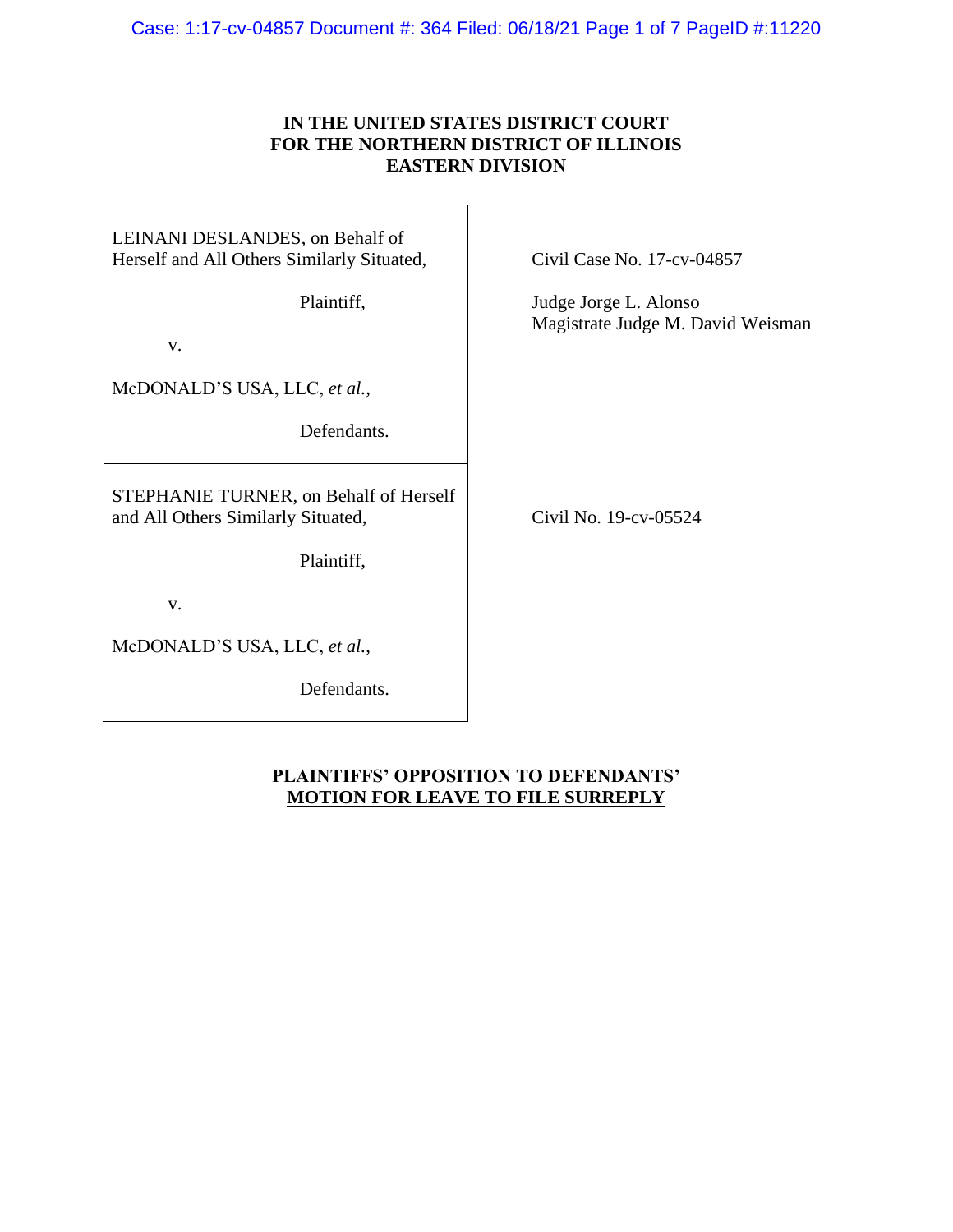#### Case: 1:17-cv-04857 Document #: 364 Filed: 06/18/21 Page 2 of 7 PageID #:11221

McDonald's has submitted ninety pages of briefing and more than 130 exhibits in its opposition to class certification and its related motions to exclude the opinions of Drs. Singer and Cappelli. *See* Dkts. 299, 300-1, 301-1, 302, 310, 336, 337. Now—seven months after the Court entered the parties' *agreed* class certification briefing schedule—it seeks to file yet another brief so that it can have the last word, both on class certification arguments it already made and about certain witness testimony. That witness testimony, however, was prompted by declarations that McDonald's itself introduced for the first time with its class certification opposition and to which Plaintiffs merely responded on reply. McDonald's motion (Dkt. 348) should be denied.

McDonald's argues that a sur-reply is justified so that it may address certain witnesses' deposition testimony "that did not exist and could not be addressed" in its class certification opposition (*id.*, ¶ 6), but these are *McDonald's* witnesses and it was *McDonald's* choice to rely on their declarations to support its opposition and expert reports that prompted the witnesses' depositions. At issue is the testimony of two franchisee owners and three employees of the (former) franchisee that employed Plaintiff Deslandes. McDonald's could have deposed any or all of these witnesses in preparation for class certification briefing before fact discovery closed, 1 but instead it worked behind the scenes to coordinate declarations of the witnesses and unveiled those declarations for the first time with its opposition to Plaintiffs' motion to certify. *See* Dkts. 310-11 Ex. 120 (L. Lopez Decl.); Ex. 121 (Miller Decl.); Ex. 122 (Watson Decl.); Ex. 123 (Vidler Decl.); Ex. 124 (Groen Decl.).

McDonald's did not identify these declarants in its Rule  $26(a)(1)$  disclosures. Exs. 1, 2.<sup>2</sup> Plaintiffs could have asked the Court to strike the untimely and undisclosed declarations. *See*,

Fact discovery between the parties closed on March 2, 2020, with only specific exceptions for postponed depositions or discovery subject to motion practice. *See* Dkt. 169, 256. Magistrate Judge Weisman allowed additional time for third-party discovery pertaining only to Plaintiffs' payroll provider subpoenas; that discovery was completed by September 2020.

References to "Ex." are to exhibits attached to the Declaration of Derek Y. Brandt, filed herewith. The closest McDonald's Rule 26 disclosures come to identifying any of the declarants is a generic reference to "individuals affiliated with" the plaintiffs' former McDonald's restaurant employers. *See* Exs. 1, 2. It bears noting that declarant Leonardo Lopez was not "affiliated with" Ms. Deslandes' former employer. Rather, he acquired the franchise that formerly employed Ms. Deslandes after she stopped working there; he **.** Ex. 13 (Lopez Tr.) at 7:16-8:8. Indeed, his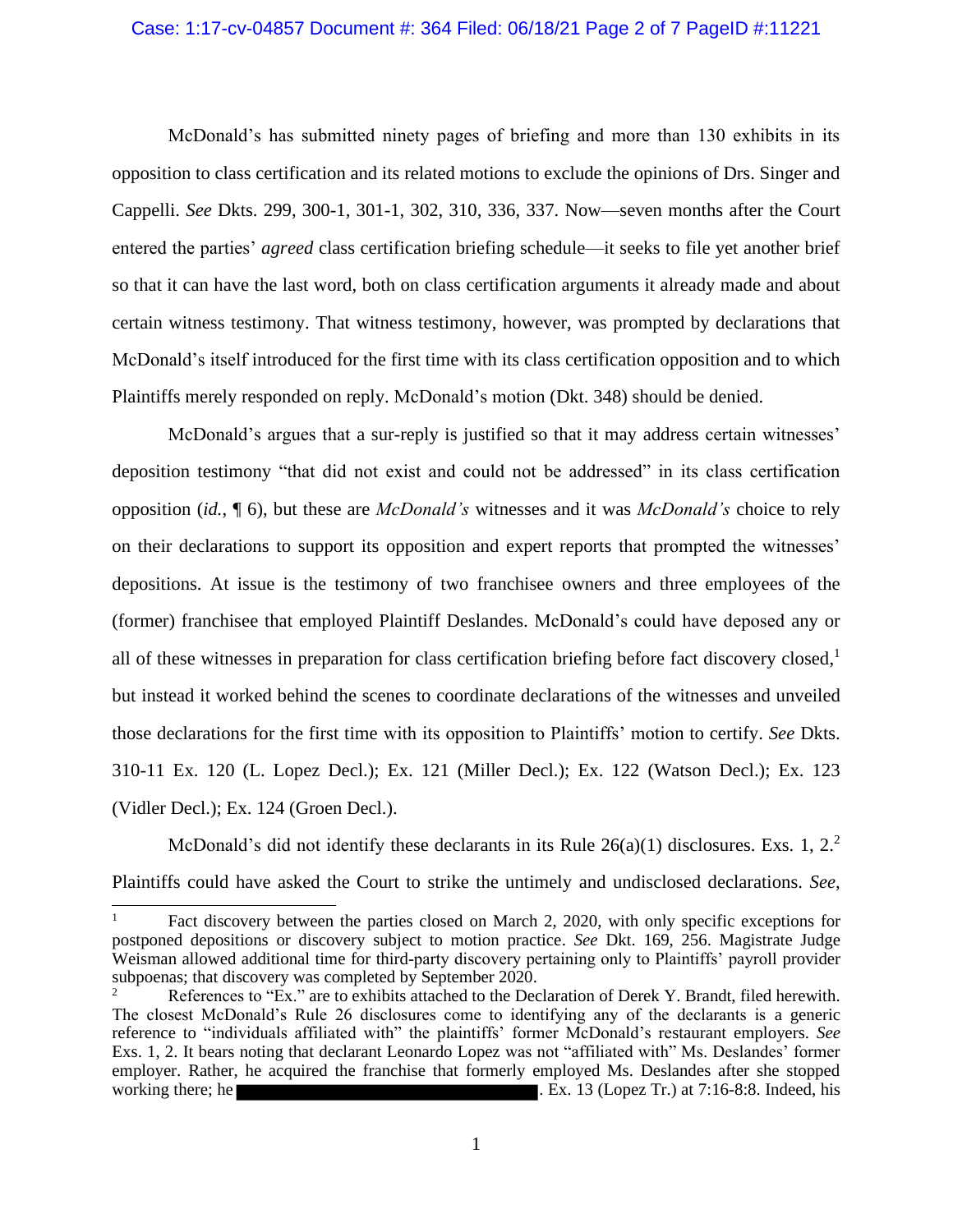*e.g.*, *Paldo Sign and Display Co. v. Unified Mrktg., LLC*, No. 13C1896, 2017 WL 951313, \*2 (N.D. Ill. March 10, 2017) (Alonso, J.) (discussing Rule  $37(c)(1)$  "automatic and mandatory" exclusion: when "a party 'fails to provide information or identify a witness as required by Rule 26(a) or (e), the party is not allowed to use that information or witness to supply evidence on a motion, at a hearing, or at a trial, unless the failure was substantially justified or is harmless.'"); *see also* Ex. 3 (Aug. 7, 2020 McDonald's counsel email taking position that "because [a proposed witness] was not included on Plaintiffs' initial disclosures, Rule 37(c)(1) forecloses Plaintiffs from relying on her testimony for any purpose."). Instead, Plaintiffs sought discovery regarding the lawyer-drafted assertions. McDonald's informed Plaintiffs that each declarant was represented by the Ogletree Deakins law firm. Ex. 4. Ogletree agreed to accept subpoenas for the witnesses and agreed to schedule their depositions. Exs. 5, 7. As a part of the subpoenas, Plaintiffs sought production of certain categories of documents, including communications between the witnesses (or anyone acting on their behalf) and McDonald's or its counsel. *E.g.*, Ex. 6 at "Attach. A," Request No. 2. Ogletree engaged in negotiations over document production, but ultimately refused to search for or produce the majority of the requested documents, including communications regarding Paragraph 14 and/or releases; the franchisees' use of McDonald's-generated compensation tools or guides; and communications between the witnesses (or Ogletree) and McDonald's or its counsel. Brandt Decl. ¶ 8 & Exs.7-10. With their class certification reply due on May 28, 2021, Plaintiffs took the depositions anyway, without the benefit of these documents. Exs. 9, 10.

In the class certification reply, Plaintiffs responded to the evidence McDonald's had introduced, citing relevant portions of the witnesses' deposition testimony to demonstrate that McDonald's declarations were unreliable or that cross-examination revealed evidence actually supporting class certification. While courts often afford little weight to declarations like these, *see*, *e.g.*, *In re High-Tech Employee Antitrust Litig.*, 985 F.Supp.2d 1167, 1216 (N.D. Cal. 2013)

declaration purports to introduce evidence of his own franchisee labor practices untethered to Ms. Deslandes' employment. *See* Dkt. 310-11 Ex. 120.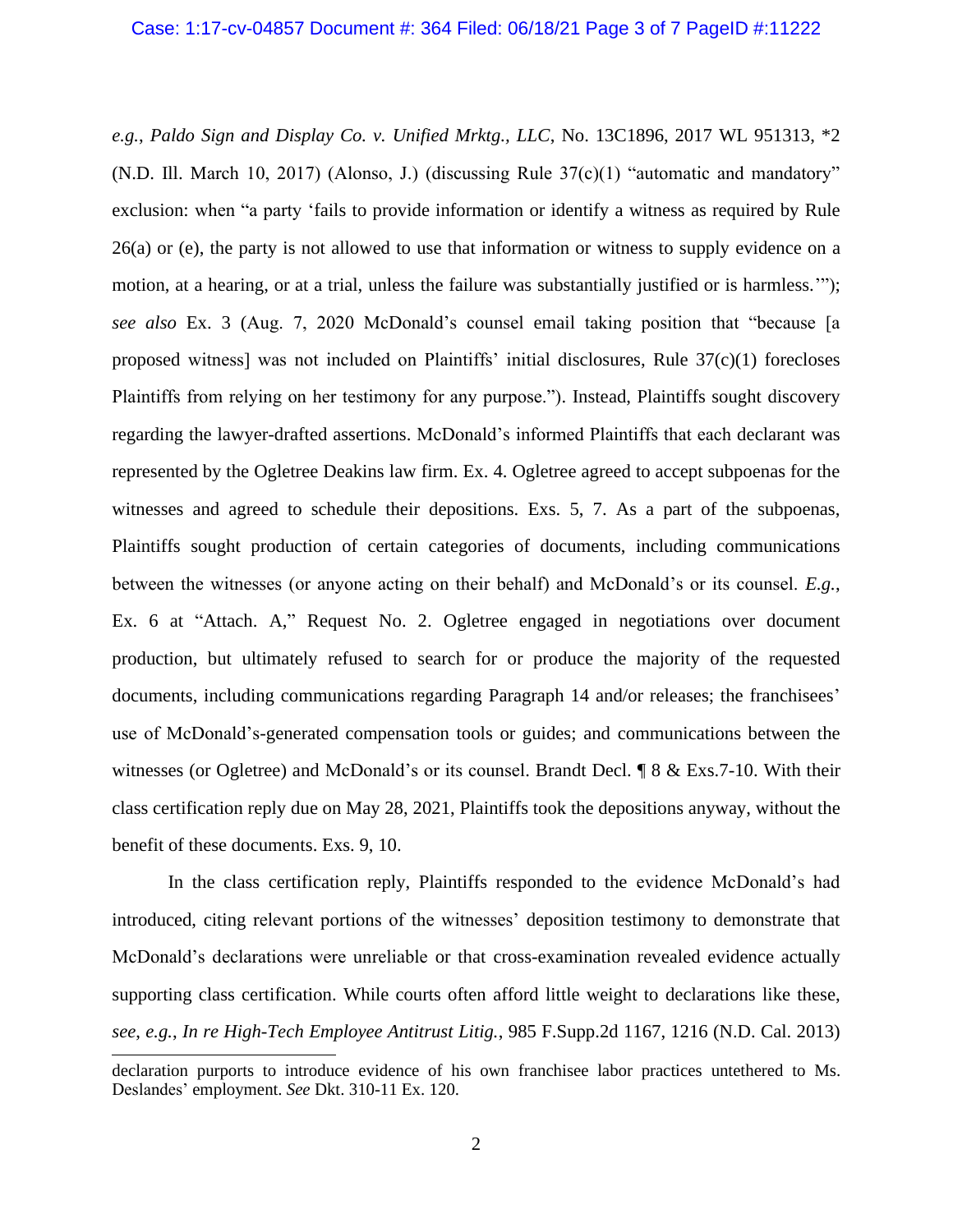#### Case: 1:17-cv-04857 Document #: 364 Filed: 06/18/21 Page 4 of 7 PageID #:11223

(finding "diminished probative value" in declarations "drafted for the specific purpose of opposing Plaintiffs' class certification motion"), there is even greater reason for skepticism about McDonald's declarations. The declarants were "represented" by Ogletree, but—to the extent they even knew how Ogletree became involved or who was paying Ogletree—the witnesses acknowledged that this effectively was all the doing of McDonald's. *E.g.*, Ex. 12 (Watson Tr.)

14:21-15:7 (

(

); Ex. 14 (Miller Tr.) 13:2-20 (

); Ex. 15 (Vidler Tr.) 31:3-32:12 (

); Ex. 13 (Lopez Tr.) 40:3-41:2

). McDonald's further apparently entered into "common interest" agreements with some declarants, Ex. 13 (Lopez Tr.) at pp. 42-44 ( ); Ex. 11 (Groen Tr.) at  $133:23-135:14$  ( ), suggesting obvious bias, and the declarants communicated directly only with Ogletree (the content of which was privileged), such that the details of McDonald's role in obtaining these declarations specifically suited to its needs for this particular case—remain undiscovered. *E.g.*, Ex. 13 (Lopez Tr.) at 41:25-42:5 ( ), 77:19-78:1 (

|             | $\Box$ ); Ex. 12 (Watson Tr.) 33:3-6 ( $\Box$ | $\triangleright$ ; Ex. 15 (Vidler Tr.) |
|-------------|-----------------------------------------------|----------------------------------------|
| $20:4-12$ ( |                                               |                                        |

In any event, the fact that Plaintiffs deposed McDonald's new declarants provides no basis to upset the agreed briefing schedule entered by the Court or to allow McDonald's the final word on Plaintiffs' motion. McDonald's had all the time and access it needed with these witnesses—indeed, outside of Plaintiffs' knowledge. Much of the deposition testimony McDonald's proposes to cite is merely its own questioning of the witnesses at the depositions Plaintiffs subpoenaed, underscoring that it could have obtained this evidence long ago. This is not a situation where Plaintiffs held back evidence for use on reply. Rather, McDonald's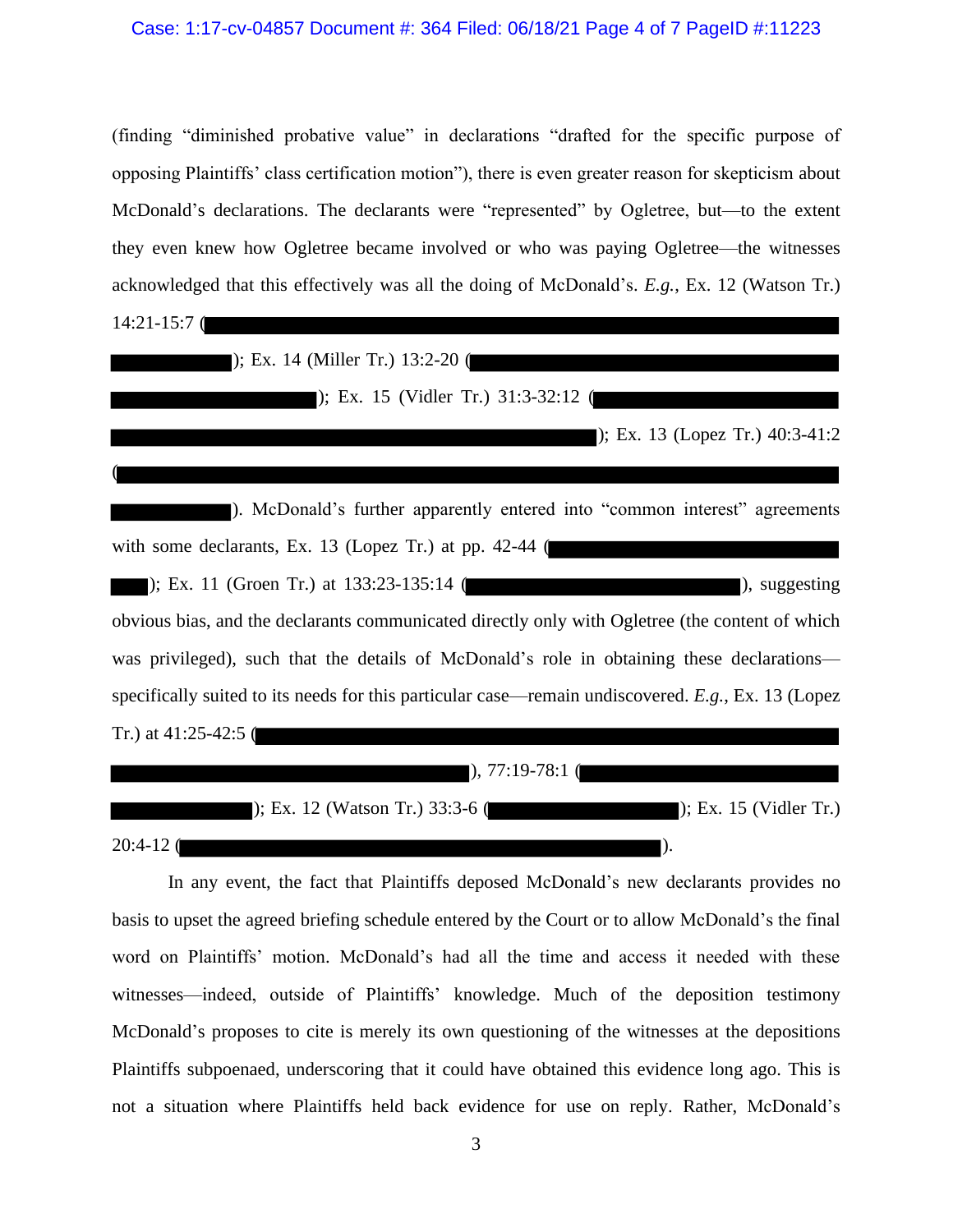#### Case: 1:17-cv-04857 Document #: 364 Filed: 06/18/21 Page 5 of 7 PageID #:11224

introduced new evidence (improperly, after the close of fact discovery) and Plaintiffs fairly responded to it. As McDonald's own authority acknowledges, "there simply is no need for a surreply when '[e]ach brief in the sequence on the motion fairly responded to the arguments in the brief that preceded it.'" *Univ. Healthsystem Consortium v. UnitedHealth Grp., Inc.*, 68 F.Supp.3d 917, 922 (N.D. Ill. 2014) (quoting *Franek v. Walmart Stores, Inc.*, 2009 WL 674269, at \*19 n.14 (N.D. Ill. Mar. 13, 2009)). The fact that the witnesses' testimony did not hold up to the propositions included in their declarations is no reason to permit McDonald's relief from its chosen strategy.

For all these reasons, the Court should deny McDonald's motion (Dkt. 348), strike the proposed sur-reply (Dkt. 348-1), and strike exhibits 3-7 (Dkts. 349-3 through 349-7) and Table 1 (Dkt. 349 ECF pages 6-16) to the Declaration of Caeli A. Higney from the docket.<sup>3</sup> In the alternative, if the Court grants McDonald's motion, then the Court should also consider Plaintiffs' 5-page sur-sur-reply, attached hereto.

Dated: June 18, 2021 Respectfully submitted,

 s/ *Derek Y. Brandt* Derek Y. Brandt (#6228895) Leigh M. Perica (#6316856) Connor P. Lemire\* **MCCUNE WRIGHT AREVALO, LLP** 231 North Main Street, Suite 20 Edwardsville, Illinois 62025 Tel: (618) 307-6116 Fax: (618) 307-6161 dyb@mccunewright.com lmp@mccunewright.com cpl@mccunewright.com

Richard D. McCune\* Michele M. Vercoski\* **MCCUNE WRIGHT AREVALO, LLP** 3281 East Guasti Road, Suite 100 Ontario, California 91761

<sup>3</sup> The Higney declaration purports to submit additional untimely evidence in opposition to Plaintiffs' class certification motion, both in its exhibits 3-7, and in the ten-page attached "Table 1."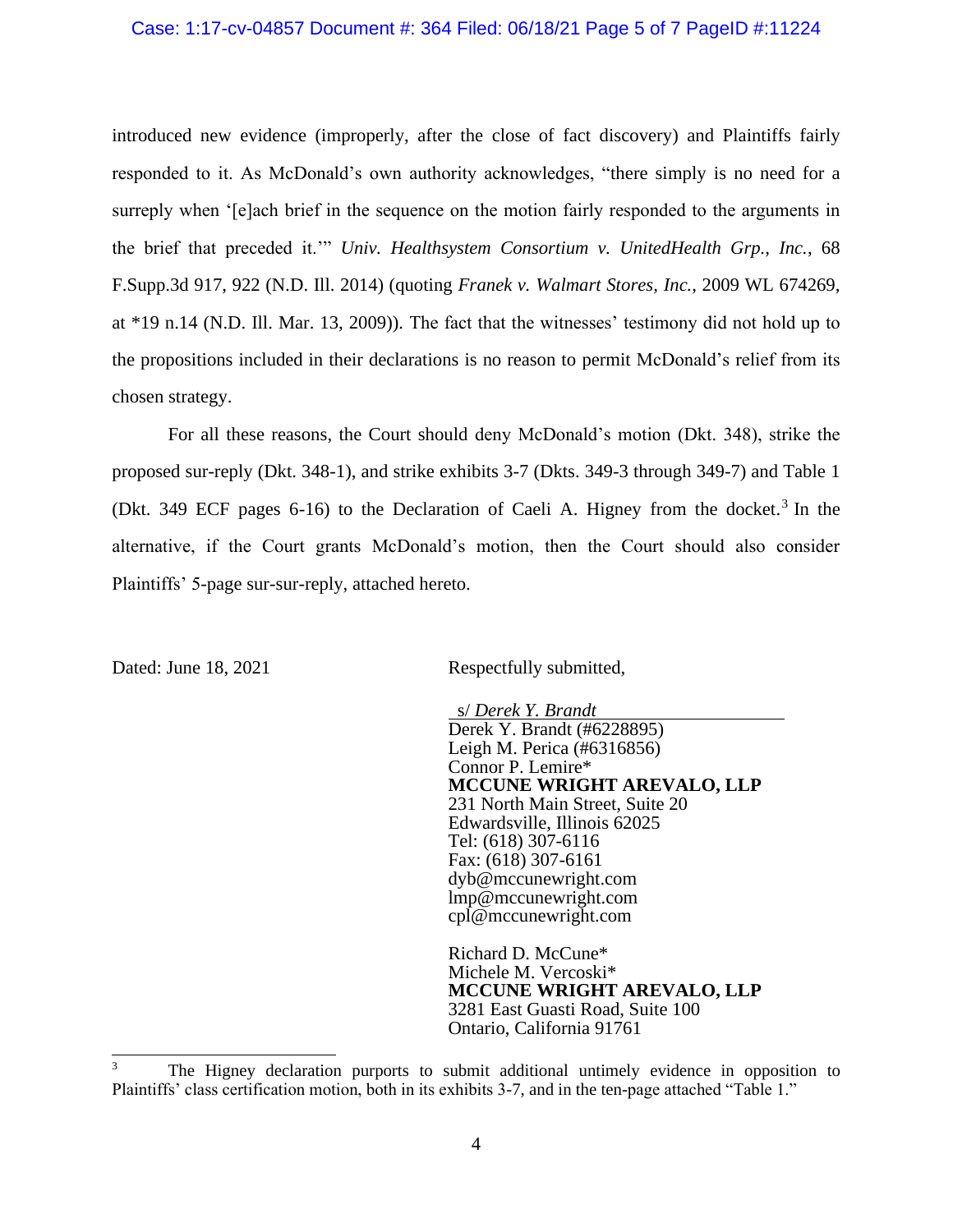Tel: (909) 557-1250 rdm@mccunewright.com mmv@mccunewright.com

Dean M. Harvey\* Anne B. Shaver\* Lin Y. Chan\* Yaman Salahi\* **LIEFF CABRASER HEIMANN & BERNSTEIN, LLP** 275 Battery Street, 29th Floor San Francisco, California 94111-3339 Tel: (415) 956-1000 dharvey@lchb.com ashaver@lchb.com lchan@lchb.com ysalahi@lchb.com

Walter W. Noss\* Sean C. Russell\* **SCOTT+SCOTT ATTORNEYS AT LAW LLP** 600 West Broadway, Suite 3300 San Diego, California 92101 Tel: (619) 233-4565 wnoss@scott-scott.com sean.russell@scott-scott.com

Michelle E. Conston\* **SCOTT+SCOTT ATTORNEYS AT LAW LLP** The Helmsley Building 230 Park Avenue, 17th Floor New York, New York 10169 Tel: (212) 223-6444 mconston@scott-scott.com

*Attorneys for Individual and Representative Plaintiffs Leinani Deslandes and Stephanie Turner*

\* Admitted *pro hac vice*